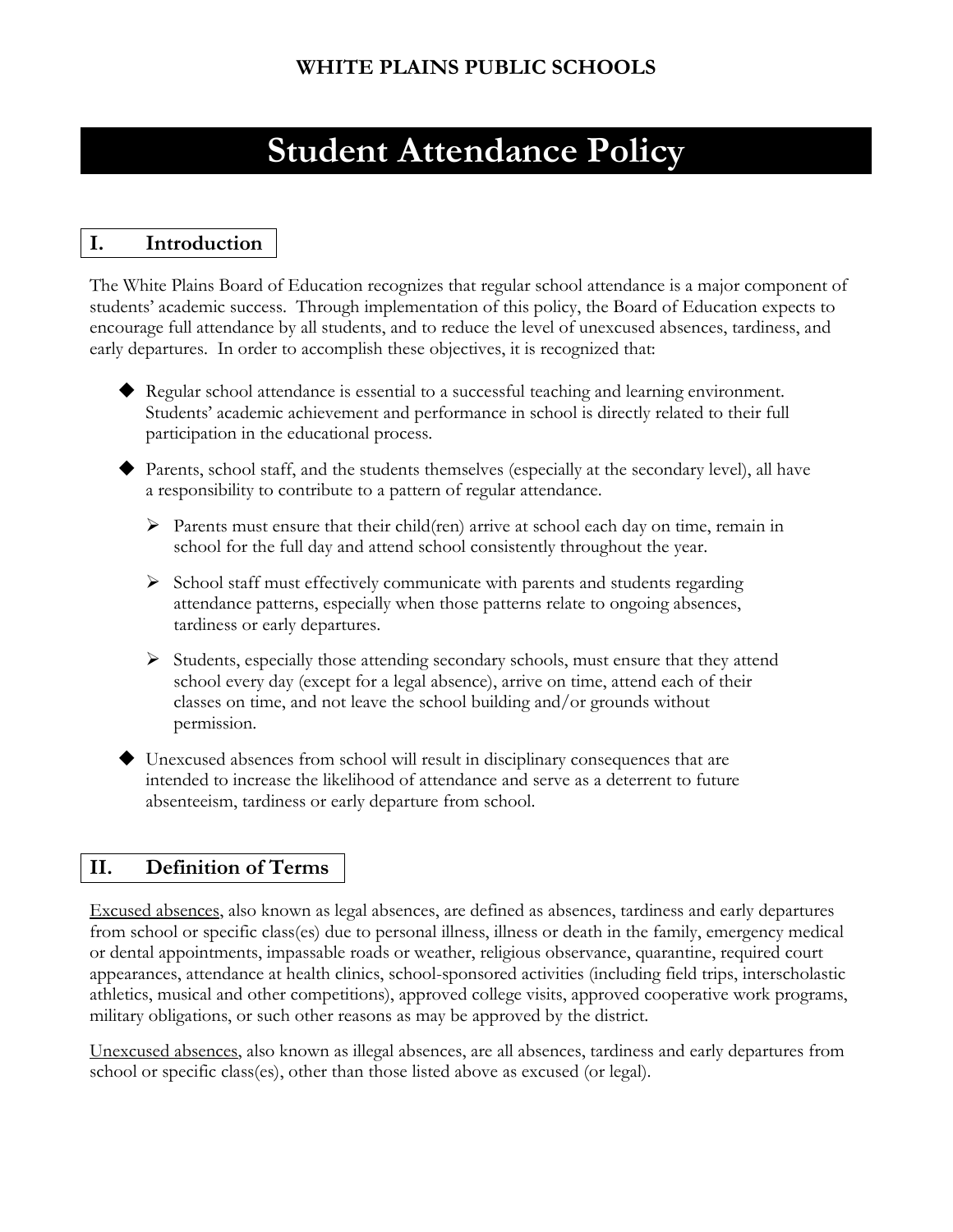#### **III. General Procedures/Data Collection**

Since there must be accountability for all student absences, the following procedures must be followed:

- Parents must notify the appropriate school office by telephone on the morning of the student's absence. If no such call is received for students in grades K-8 who are determined absent from school, the parents will be contacted.
- Parents must provide written documentation immediately upon the student's return to school. The documentation must be signed by the parent and provide the reason for the absence.
- Student attendance will be taken each day at the elementary level and during each class period at the secondary level.
- Student attendance information shall be compiled daily and provided to the designated staff member(s) responsible for attendance.
- The nature of all absences, tardiness or early departures shall be coded on a student's record.
- When additional information is received that requires corrections to be made to a student's attendance records, such correction will be made in a timely fashion. Notice of such a change will be sent to the appropriate school personnel subject to applicable confidentiality rules.
- Continuous monitoring will be conducted to identify students who are absent, tardy, or leave school or class early.
- Student attendance data shall be available and reviewed by the designated school personnel in an expeditious manner, as well as periodically analyzed to identify patterns or trends.

#### **IV. Attendance Incentives**

The district will design and implement systems to encourage and maintain regular attendance. Examples include:

- Communicating to all parents and students the importance of good and timely attendance.
- Acknowledging students who demonstrate excellent attendance.
- Scheduling special events, whenever possible, on Mondays and Fridays or other school days where the potential for absenteeism may be high.
- Recognizing students who demonstrate progress in reducing their absenteeism or tardiness.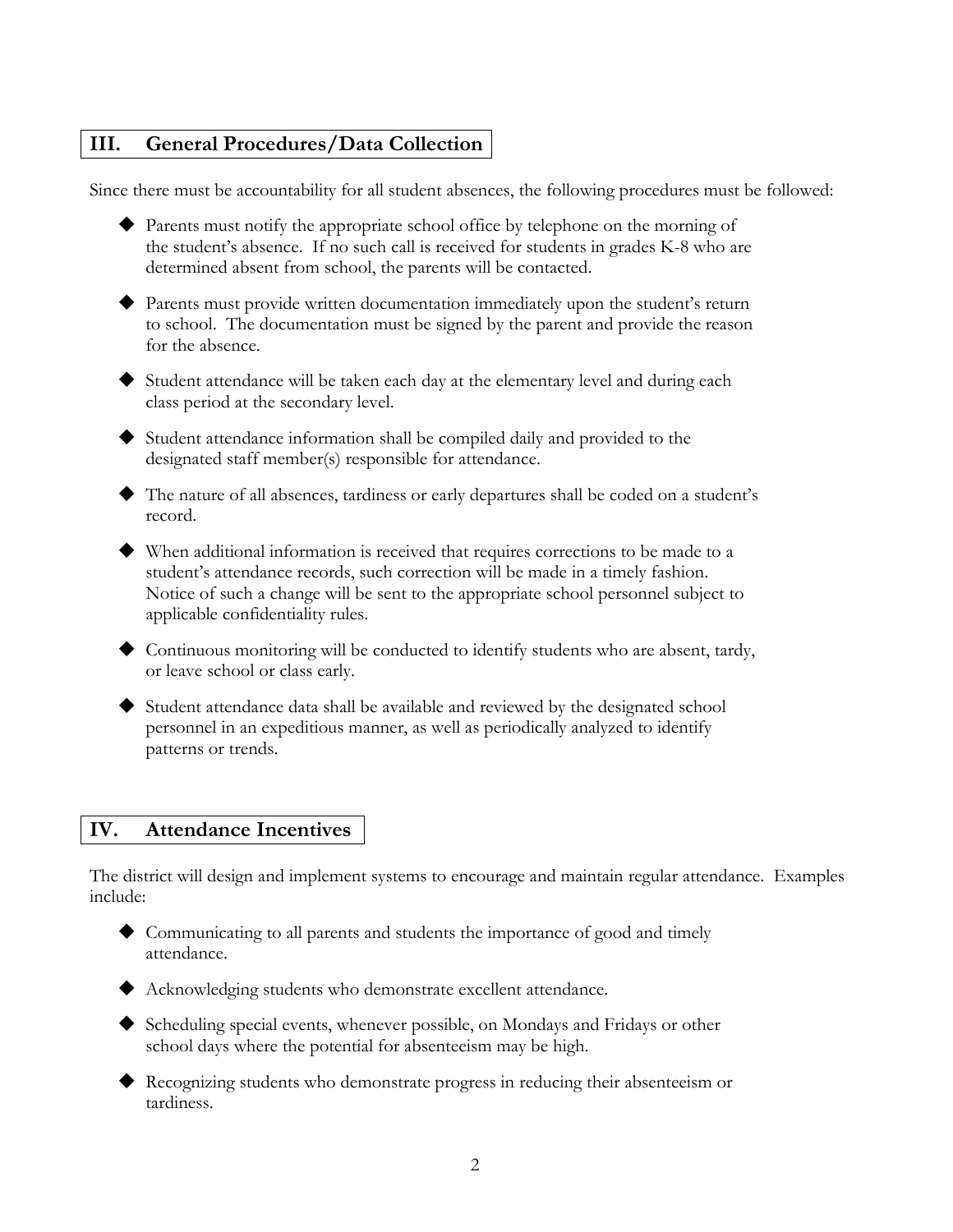#### **V. Disciplinary Consequences**

Unexcused absences, tardiness or early departure will result in disciplinary action consistent with the district's Code of Conduct. Such disciplinary consequences could include, but are not limited to:

- Verbal/written notifications of attendance problems to parents and students.
- Parent/student conferences with building and/or central office administrators related to attendance problems.
- ◆ In-school or after-school detention.
- Denial of privileges to participate in extracurricular activities including sports, clubs, rehearsals, performances, etc.
- ◆ Denial of participation in summer school programs.

It is understood that all discipline related to attendance problems will be "progressive" - that is, disciplinary action will move from less severe penalties to more severe penalties as patterns of behavior warrant.

In serious situations where patterns of poor attendance are not effectively addressed, the district may seek to have the student adjudicated by Family Court as a person in need of supervision (PINS) and/or file educational neglect charges with Child Protective Services (CPS) as warranted against the parents.

## **VI. Attendance and Grading**

Each marking period, a student's final grade may be based on classroom participation as well as the student's performance on homework, tests, papers, projects, etc. Consistent with the importance of classroom participation, unexcused absences, tardiness or early departures will affect a student's class participation grade for the marking period and could result in the student's failure and/or retention in his or her current grade level.

At the high school level, students are expected to attend each of their assigned classes for at least 90% of the course. Furthermore, high school students may be denied credit for courses when they exceed, in total, the following numbers of (A) unexcused absences and/or (B) excused absences for which make-up assignments were not submitted in a timely manner:

- $\triangleright$  7 absences in a  $\frac{1}{2}$  credit course
- $\geq 14$  absences in a one credit course
- $\geq$  21 absences in a one credit lab course

Each situation will be evaluated by the House Administrator in consultation with the subject area teacher. To ensure that parents and students are aware of the implications of this attendance requirement, the teacher or other designated staff member(s) will advise the student and contact the parent by telephone and/or mail at appropriate intervals prior to the student reaching 7, 14 or 21 absences as applicable.

Further absences could disqualify high school students from attending summer school.